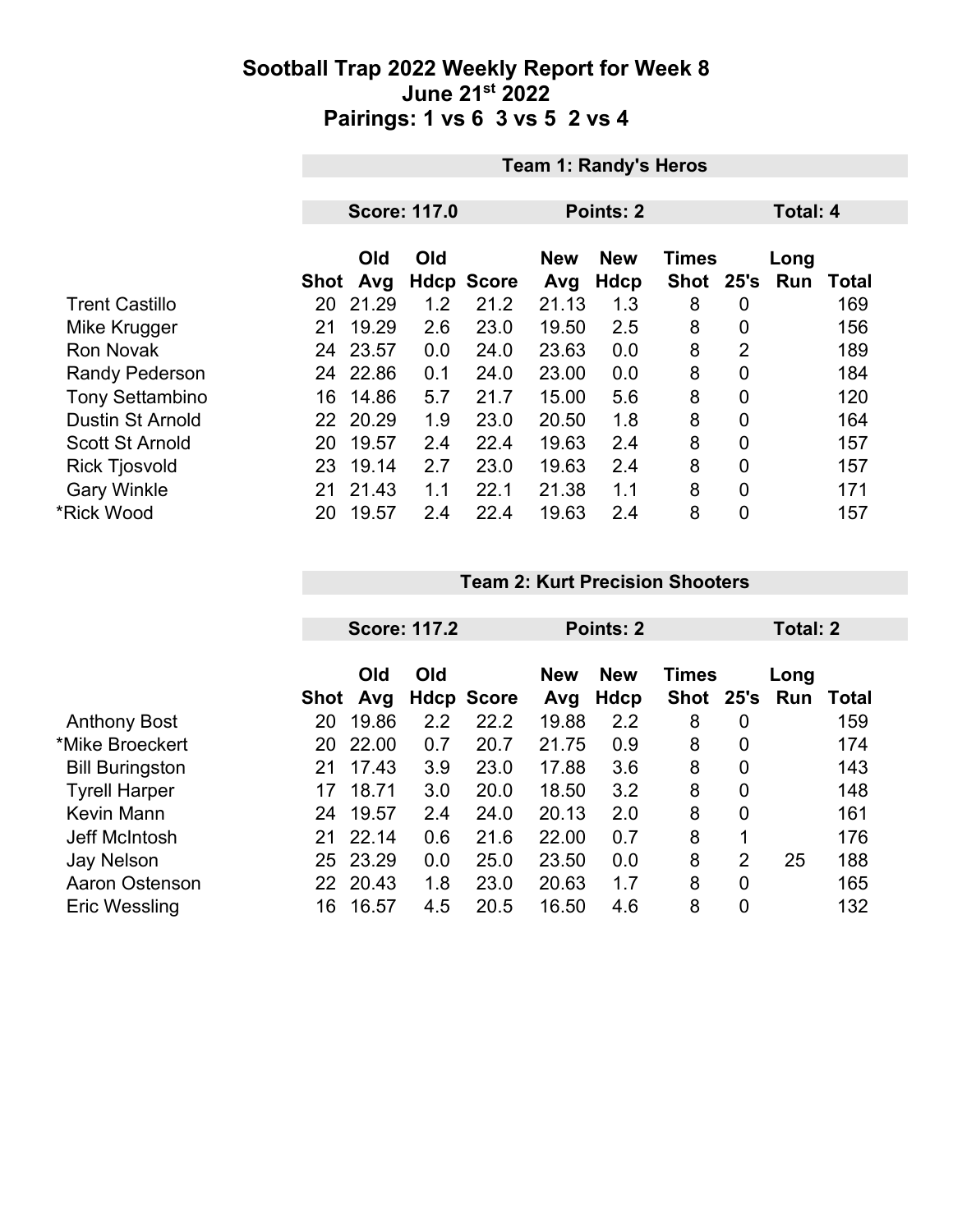|                      |          | <b>Team 3: NTM #1</b> |                     |                   |                   |                    |                             |                |                  |              |  |
|----------------------|----------|-----------------------|---------------------|-------------------|-------------------|--------------------|-----------------------------|----------------|------------------|--------------|--|
|                      |          |                       | <b>Score: 121.0</b> |                   | Points: 2         |                    |                             |                | <b>Total: 4</b>  |              |  |
|                      | Shot Avg | <b>Old</b>            | Old                 | <b>Hdcp Score</b> | <b>New</b><br>Avg | <b>New</b><br>Hdcp | <b>Times</b><br><b>Shot</b> |                | Long<br>25's Run | <b>Total</b> |  |
| *Doug Benoit         | 25       | 16.71                 | 4.4                 | 25.0              | 17.75             | 3.7                | 8                           | 1              | 25               | 142          |  |
| Eddie E              | 22 21.86 |                       | 0.8                 | 22.8              | 21.88             | 0.8                | 8                           | 0              |                  | 175          |  |
| <b>Keith Keith</b>   | 20       | 19.29                 | 2.6                 | 22.6              | 19.38             | 2.5                | 8                           | 0              |                  | 155          |  |
| Steve Long           | 24 22.57 |                       | 0.3                 | 24.0              | 22.75             | 0.2                | 8                           | 1              |                  | 182          |  |
| <b>Steve Pickett</b> | 20       | 21.14                 | 1.3                 | 21.3              | 21.00             | 1.4                | 8                           | $\mathbf 0$    |                  | 168          |  |
| <b>Zach Pickett</b>  | 24       | 22.00                 | 0.7                 | 24.0              | 22.25             | 0.5                | 8                           | $\overline{0}$ |                  | 178          |  |
| Dennis Robyn         | 17       | 17.86                 | 3.6                 | 20.6              | 17.75             | 3.7                | 8                           | $\mathbf 0$    |                  | 142          |  |
| Kelly Robyn          | 25       | 20.00                 | 2.1                 | 25.0              | 20.63             | 1.7                | 8                           | 1              | 25               | 165          |  |
| <b>Todd Robyn</b>    | 21       | 18.29                 | 3.3                 | 23.0              | 18.63             | 3.1                | 8                           | 0              |                  | 149          |  |

|                         |      |            | <b>Score: 109.9</b> |                |       | Points: 0                                | Total: 0      |   |      |       |
|-------------------------|------|------------|---------------------|----------------|-------|------------------------------------------|---------------|---|------|-------|
|                         |      | Old<br>Old |                     |                |       | <b>New</b><br><b>New</b><br><b>Times</b> |               |   | Long |       |
|                         | Shot |            |                     | Avg Hdcp Score | Avg   | Hdcp                                     | Shot 25's Run |   |      | Total |
| <b>Barb Dorumsgaard</b> | 17   | 12.43      | 7.4                 | 23.0           | 13.00 | 7.0                                      | 8             | 0 |      | 104   |
| <b>Cole Galbraith</b>   |      | 23 23.14   | 0.0                 | 23.0           | 23.13 | 0.0                                      | 8             |   |      | 185   |
| *Ryan Malik             | 21   | 20.00      | 2.1                 | 23.0           | 20.13 | 2.0                                      | 8             | 0 |      | 161   |
| <b>Vickie Parks</b>     |      | 7.43       | 10.9                | 17.9           | 7.38  | 10.9                                     | 8             | 0 |      | 59    |
| <b>Keith Pickett</b>    |      | 20.00      | 2.1                 | 23.0           | 20.13 | 2.0                                      | 8             | 0 |      | 161   |

**Team 4: NTM #2**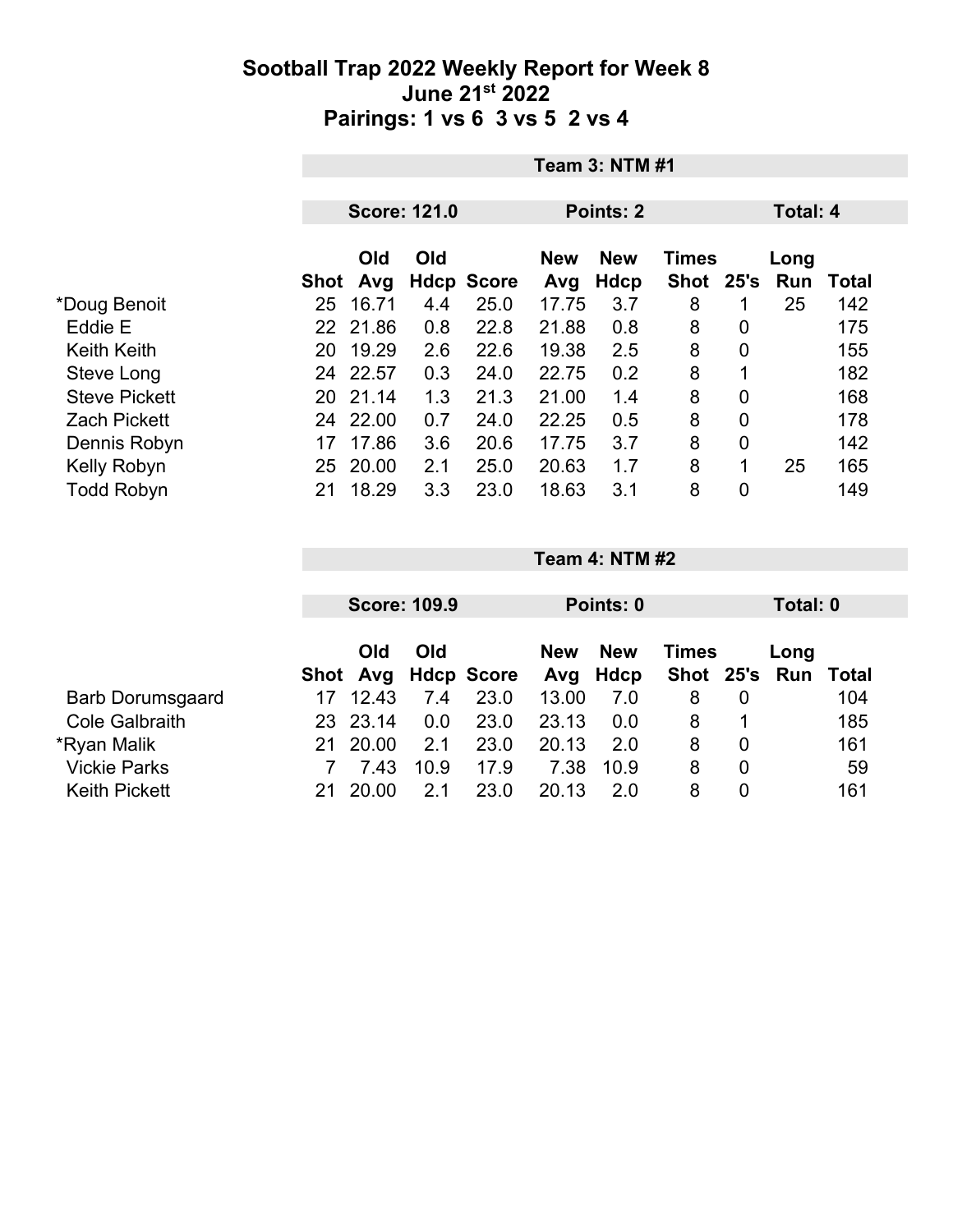|                    |      | <b>Team 5: Northland Cabinets</b> |                     |                   |            |             |                |                |                 |       |  |
|--------------------|------|-----------------------------------|---------------------|-------------------|------------|-------------|----------------|----------------|-----------------|-------|--|
|                    |      |                                   | <b>Score: 116.5</b> |                   |            | Points: 0   |                |                | <b>Total: 2</b> |       |  |
|                    |      | Old<br>Old                        |                     |                   | <b>New</b> | <b>New</b>  | <b>Times</b>   |                | Long            |       |  |
|                    | Shot | Avg                               |                     | <b>Hdcp Score</b> | Avg        | <b>Hdcp</b> | Shot           | 25's           | Run             | Total |  |
| Mike Ash           | 20   | 18.33                             | 3.3                 | 23.0              | 18.57      | 3.1         | 7              | 0              |                 | 130   |  |
| Peg Beckman        | 18   | 10.71                             | 8.6                 | 23.0              | 11.63      | 8.0         | 8              | 0              |                 | 93    |  |
| *Jeff Johnston     | 19   | 18.86                             | 2.9                 | 21.9              | 18.88      | 2.9         | 8              | $\mathbf 0$    |                 | 151   |  |
| <b>Keith Keith</b> |      | 22 23.57                          | 0.0                 | 22.0              | 23.38      | 0.0         | 8              | $\mathbf 0$    |                 | 187   |  |
| Nancy LuJan        | 12   | 14.00                             | 6.3                 | 18.3              | 13.75      | 6.5         | 8              | $\overline{0}$ |                 | 110   |  |
| <b>Kevin Mark</b>  | 21   | 21.00                             | 1.4                 | 22.4              | 21.00      | 1.4         | $\overline{7}$ | $\mathbf 0$    |                 | 147   |  |
| <b>Mark OBrien</b> |      | 22 19.29                          | 2.6                 | 23.0              | 19.63      | 2.4         | 8              | $\mathbf 0$    |                 | 157   |  |
| <b>Mike Pepek</b>  | 20   | 20.29                             | 1.9                 | 21.9              | 20.25      | 1.9         | 8              | 0              |                 | 162   |  |
| Dave Sampson       | 25   | 21.43                             | 1.1                 | 25.0              | 21.88      | 0.8         | 8              | 1              | 25              | 175   |  |
| Denis Wesenberg    | 20   | 19.43                             | 2.5                 | 22.5              | 19.50      | 2.5         | 8              | 0              |                 | 156   |  |

| Team 6: League average |     |     |                                                  |            |            |            |                |      |   |
|------------------------|-----|-----|--------------------------------------------------|------------|------------|------------|----------------|------|---|
|                        |     |     |                                                  |            |            |            |                |      |   |
| <b>Score: 116.3</b>    |     |     |                                                  | Points: 0  |            |            | Total: 0       |      |   |
|                        | Old | Old | Shot Avg Hdcp Score Avg Hdcp Shot 25's Run Total | <b>New</b> | <b>New</b> | Times<br>0 | $\overline{0}$ | Long | 0 |

| Super Shooters: Jay Nelson |              | 25 |
|----------------------------|--------------|----|
|                            | Doug Benoit  | 25 |
|                            | Kelly Robyn  | 25 |
|                            | Dave Sampson | 25 |
|                            |              |    |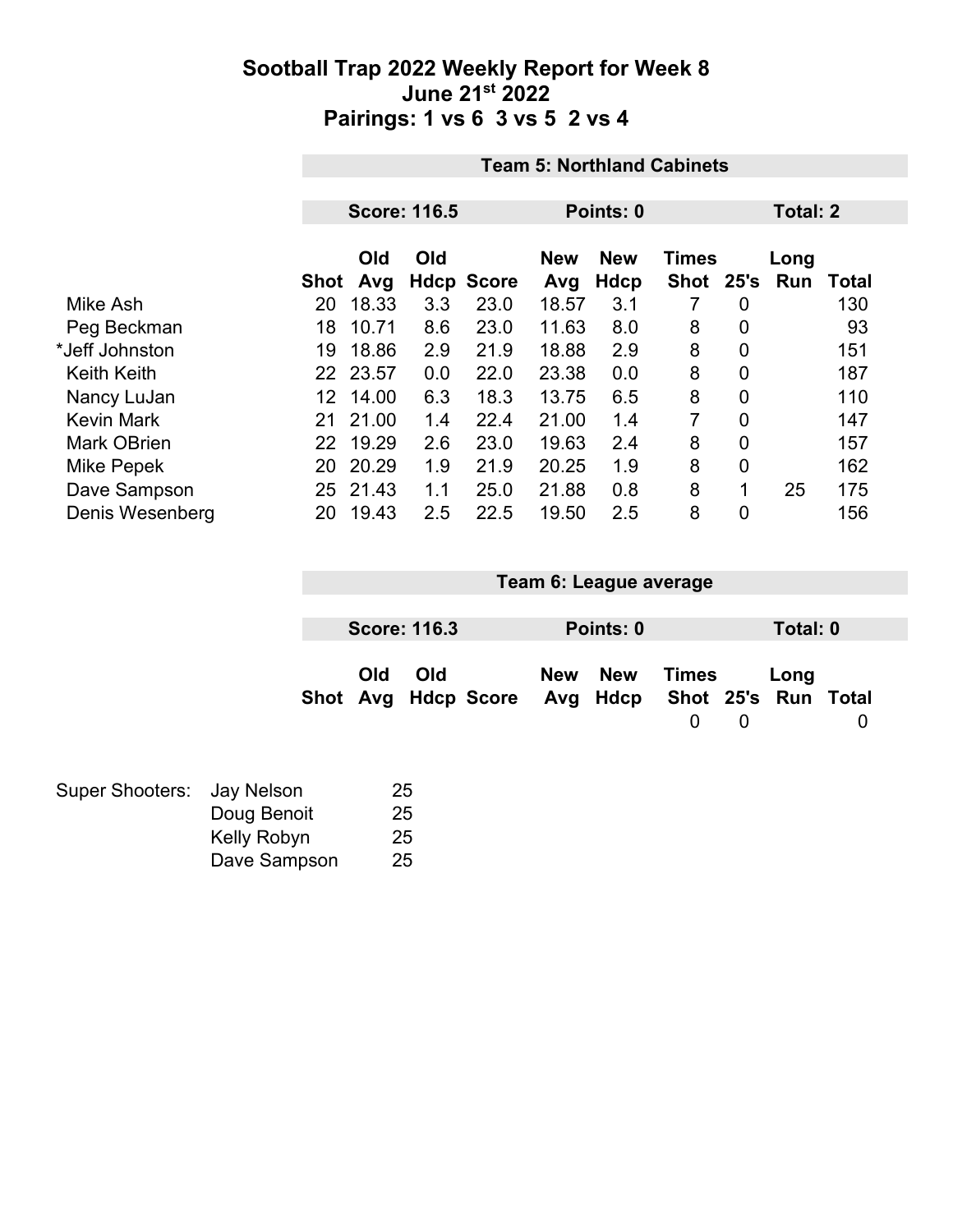## **Sootball Trap 2022 Team Standings through week 8**

| Team 3 | <b>NTM#1</b>                   | 4.0 |
|--------|--------------------------------|-----|
| Team 1 | <b>Randy's Heros</b>           | 4.0 |
| Team 5 | <b>Northland Cabinets</b>      | 2.0 |
| Team 2 | <b>Kurt Precision Shooters</b> | 2.0 |
| Team 6 | League average                 | 0.0 |
| Team 4 | <b>NTM#2</b>                   | 0.0 |
|        |                                |     |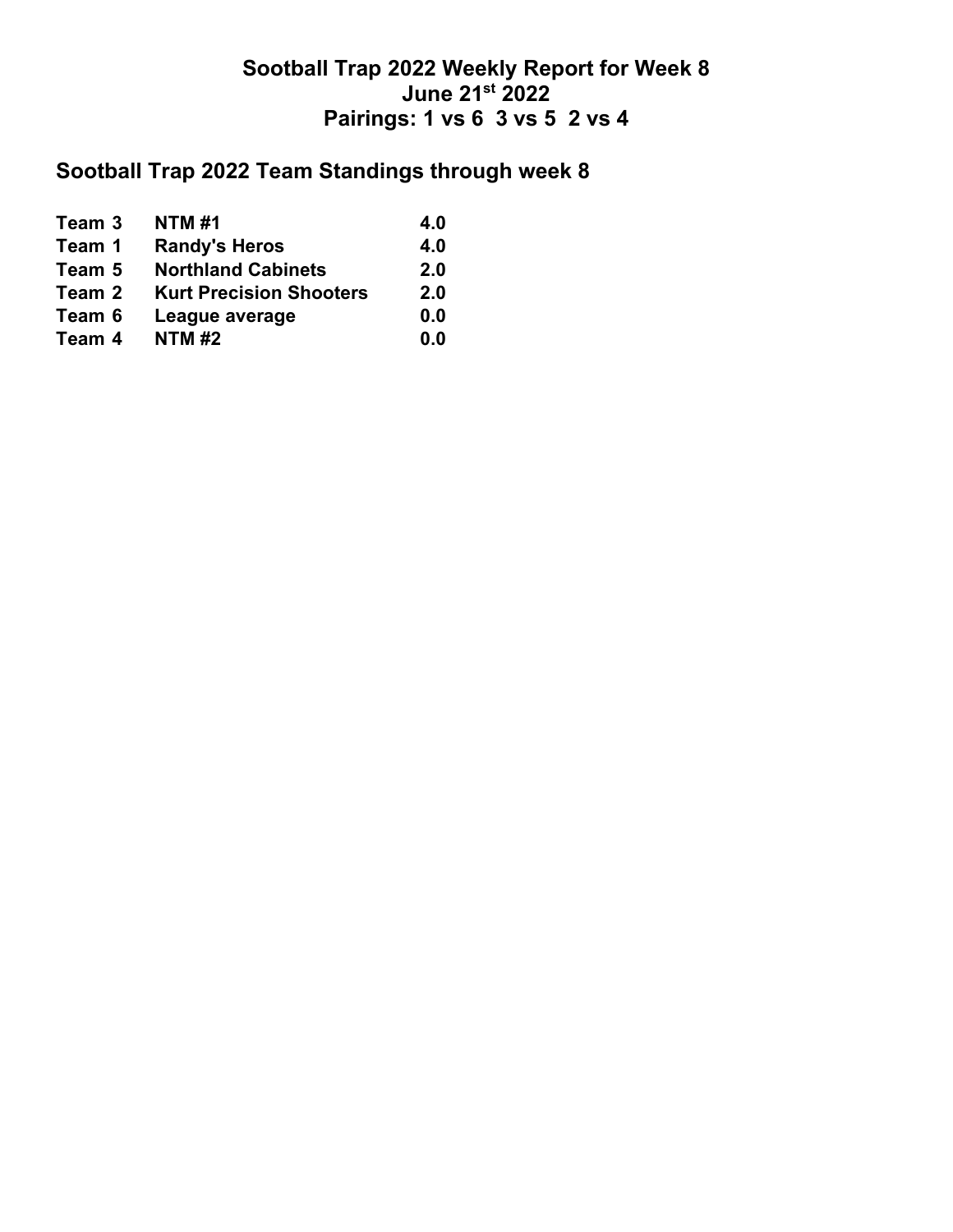# **Sootball Trap 2022 Total Target Leaders Through Week 8**

| Shooter                 | Total | Avg   |   | <b>Rounds Straights Team</b> |                                |
|-------------------------|-------|-------|---|------------------------------|--------------------------------|
| <b>Ron Novak</b>        | 189   | 23.63 | 8 | 2                            | Randy's Heros                  |
| <b>Jay Nelson</b>       | 188   | 23.50 | 8 | $\overline{2}$               | <b>Kurt Precision Shooters</b> |
| <b>Keith Keith</b>      | 187   | 23.38 | 8 | $\mathbf 0$                  | <b>Northland Cabinets</b>      |
| <b>Cole Galbraith</b>   | 185   | 23.13 | 8 | 1                            | <b>NTM #2</b>                  |
| <b>Randy Pederson</b>   | 184   | 23.00 | 8 | 0                            | Randy's Heros                  |
| Steve Long              | 182   | 22.75 | 8 | 1                            | <b>NTM#1</b>                   |
| <b>Zach Pickett</b>     | 178   | 22.25 | 8 | 0                            | <b>NTM#1</b>                   |
| Jeff McIntosh           | 176   | 22.00 | 8 | 1                            | <b>Kurt Precision Shooters</b> |
| Eddie E                 | 175   | 21.88 | 8 | 0                            | <b>NTM#1</b>                   |
| Dave Sampson            | 175   | 21.88 | 8 | 1                            | <b>Northland Cabinets</b>      |
| <b>Mike Broeckert</b>   | 174   | 21.75 | 8 | 0                            | <b>Kurt Precision Shooters</b> |
| <b>Gary Winkle</b>      | 171   | 21.38 | 8 | 0                            | Randy's Heros                  |
| <b>Trent Castillo</b>   | 169   | 21.13 | 8 | 0                            | Randy's Heros                  |
| <b>Steve Pickett</b>    | 168   | 21.00 | 8 | 0                            | <b>NTM#1</b>                   |
| <b>Aaron Ostenson</b>   | 165   | 20.63 | 8 | 0                            | <b>Kurt Precision Shooters</b> |
| Kelly Robyn             | 165   | 20.63 | 8 | 1                            | <b>NTM#1</b>                   |
| <b>Dustin St Arnold</b> | 164   | 20.50 | 8 | 0                            | Randy's Heros                  |
| <b>Mike Pepek</b>       | 162   | 20.25 | 8 | 0                            | <b>Northland Cabinets</b>      |
| <b>Kevin Mann</b>       | 161   | 20.13 | 8 | 0                            | <b>Kurt Precision Shooters</b> |
| <b>Ryan Malik</b>       | 161   | 20.13 | 8 | 0                            | <b>NTM #2</b>                  |
| <b>Keith Pickett</b>    | 161   | 20.13 | 8 | $\pmb{0}$                    | <b>NTM#2</b>                   |
| <b>Anthony Bost</b>     | 159   | 19.88 | 8 | 0                            | <b>Kurt Precision Shooters</b> |
| <b>Rick Tjosvold</b>    | 157   | 19.63 | 8 | $\pmb{0}$                    | Randy's Heros                  |
| <b>Rick Wood</b>        | 157   | 19.63 | 8 | $\pmb{0}$                    | Randy's Heros                  |
| <b>Mark OBrien</b>      | 157   | 19.63 | 8 | $\pmb{0}$                    | <b>Northland Cabinets</b>      |
| <b>Scott St Arnold</b>  | 157   | 19.63 | 8 | $\pmb{0}$                    | Randy's Heros                  |
| Denis Wesenberg         | 156   | 19.50 | 8 | $\mathbf 0$                  | <b>Northland Cabinets</b>      |
| Mike Krugger            | 156   | 19.50 | 8 | 0                            | Randy's Heros                  |
| <b>Keith Keith</b>      | 155   | 19.38 | 8 | 0                            | <b>NTM#1</b>                   |
| Jeff Johnston           | 151   | 18.88 | 8 | 0                            | <b>Northland Cabinets</b>      |
| <b>Todd Robyn</b>       | 149   | 18.63 | 8 | 0                            | <b>NTM #1</b>                  |
| <b>Tyrell Harper</b>    | 148   | 18.50 | 8 | 0                            | <b>Kurt Precision Shooters</b> |
| <b>Kevin Mark</b>       | 147   | 21.00 | 7 | 0                            | <b>Northland Cabinets</b>      |
| <b>Bill Buringston</b>  | 143   | 17.88 | 8 | 0                            | <b>Kurt Precision Shooters</b> |
| Dennis Robyn            | 142   | 17.75 | 8 | 0                            | <b>NTM #1</b>                  |
| Doug Benoit             | 142   | 17.75 | 8 | 1                            | <b>NTM#1</b>                   |
| <b>Eric Wessling</b>    | 132   | 16.50 | 8 | 0                            | <b>Kurt Precision Shooters</b> |
| Mike Ash                | 130   | 18.57 | 7 | 0                            | <b>Northland Cabinets</b>      |